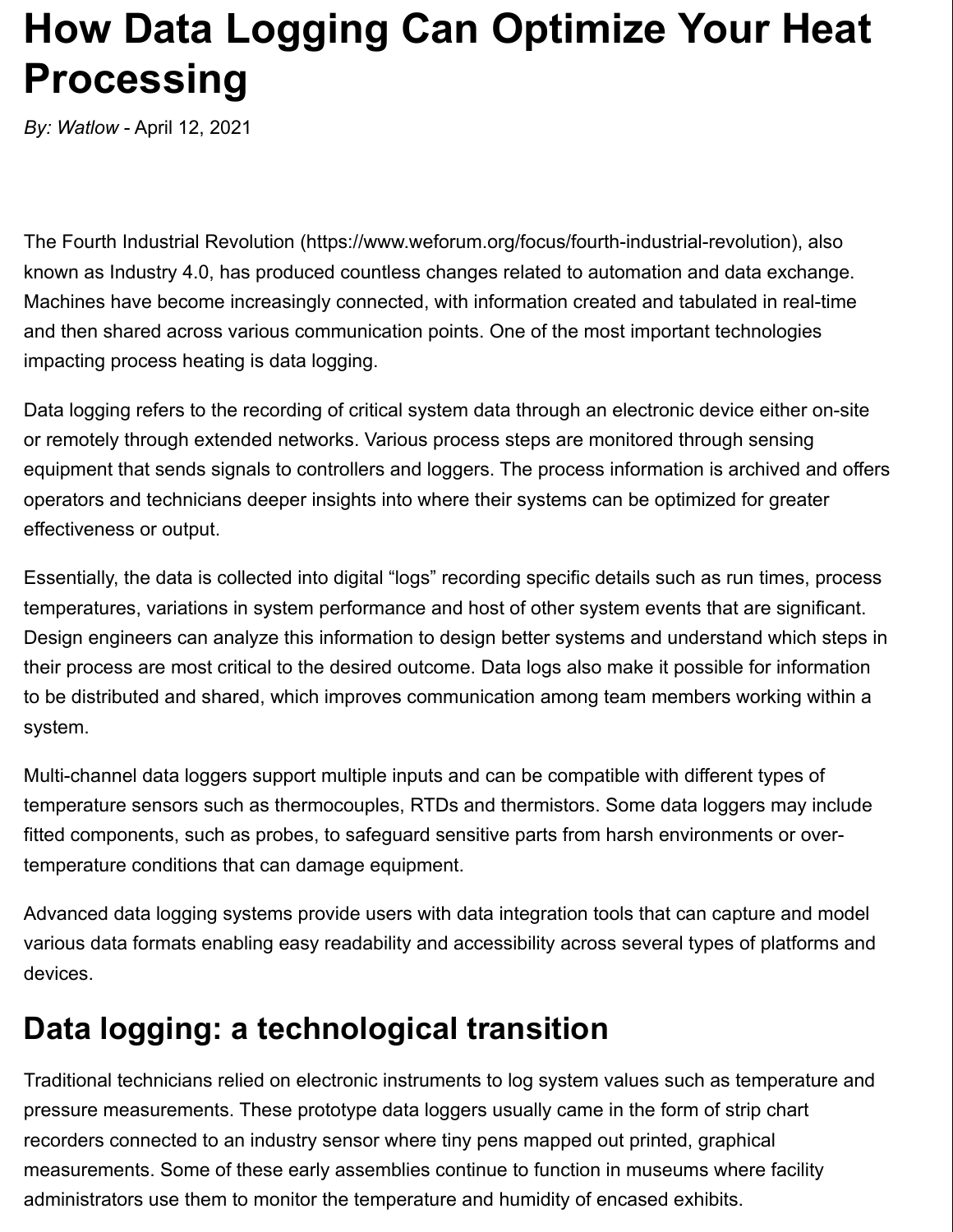Early electronic data loggers were single zone and, therefore, costly as multiple units were required to adequately monitor a process. Additionally, the electronic versions proved inflexible, utilizing preset monitoring durations that prevented flexible logging routines.

Today's data logging equipment is dynamic and robust offering solutions that enable multiple zones and varying signal types at affordable costs. Additionally, users can conveniently download and share recorded information via built-in communication channels, such as USB and Ethernet enabling cloudbased storage and access to big-data analysis. Digital solutions provide engineers and technicians with simplified, automated and customizable data-logging solutions that reduces human error and improves data quality.

### **Advancing through the times with digital data logging**

Digital data logging enables manufacturers to upgrade existing equipment with modern, data-logging solutions. Real-time digital data logging provides manufacturers with advanced system support that can reduce or prevent the scrap, costly recalls and customer ill will by helping operators recognize conditions leading to compromised processes and production errors.

For example, a foam sheet manufacturing company was able to quickly recover from a quality issue by reacting to information made available through excellent data logging practices. Using Watlow's ASPYRE® DT power controllers, with built-in data logging, engineers where directed to specific temperature variations in their curing process. By quickly seeing and resolving the root cause of their problem, the company saved thousands of dollars in scrap and customer returns, to say nothing about the potential impact to the reputation of their brand.

Another value provided to manufacturers through an effective data logging system is the ease in which tight, industrial standards must be maintained and documented. For example, diligent data logging allows aerospace and airframe manufacturers to automate the tracking standards required to maintain Nadcap conformity (https://p-r-i.org/nadcap/)for demanding quality and auditing standards.

#### **Data logging options**

Watlow® delivers the most advanced heating products, including the most dynamic and multifunctional data logging equipment on the market today. Clients have two options in implementing digital data logging solutions. Manufacturers can choose an integrated system such as the ASPYRE DT power controller with built in data logging and add additional units down the road as power and data logging needs evolve.

Watlow's F4T® temperature controller also features data logging capabilities, and our D4T™ is a dedicated data logging device. Customers can work with their Watlow team to create logging parameters that are preconfigured right out of the box saving setup time and complexity. Watlow's solutions also come with a comprehensive list of popular setup configurations to help manufacturers optimize data logging tailored to their specific needs.